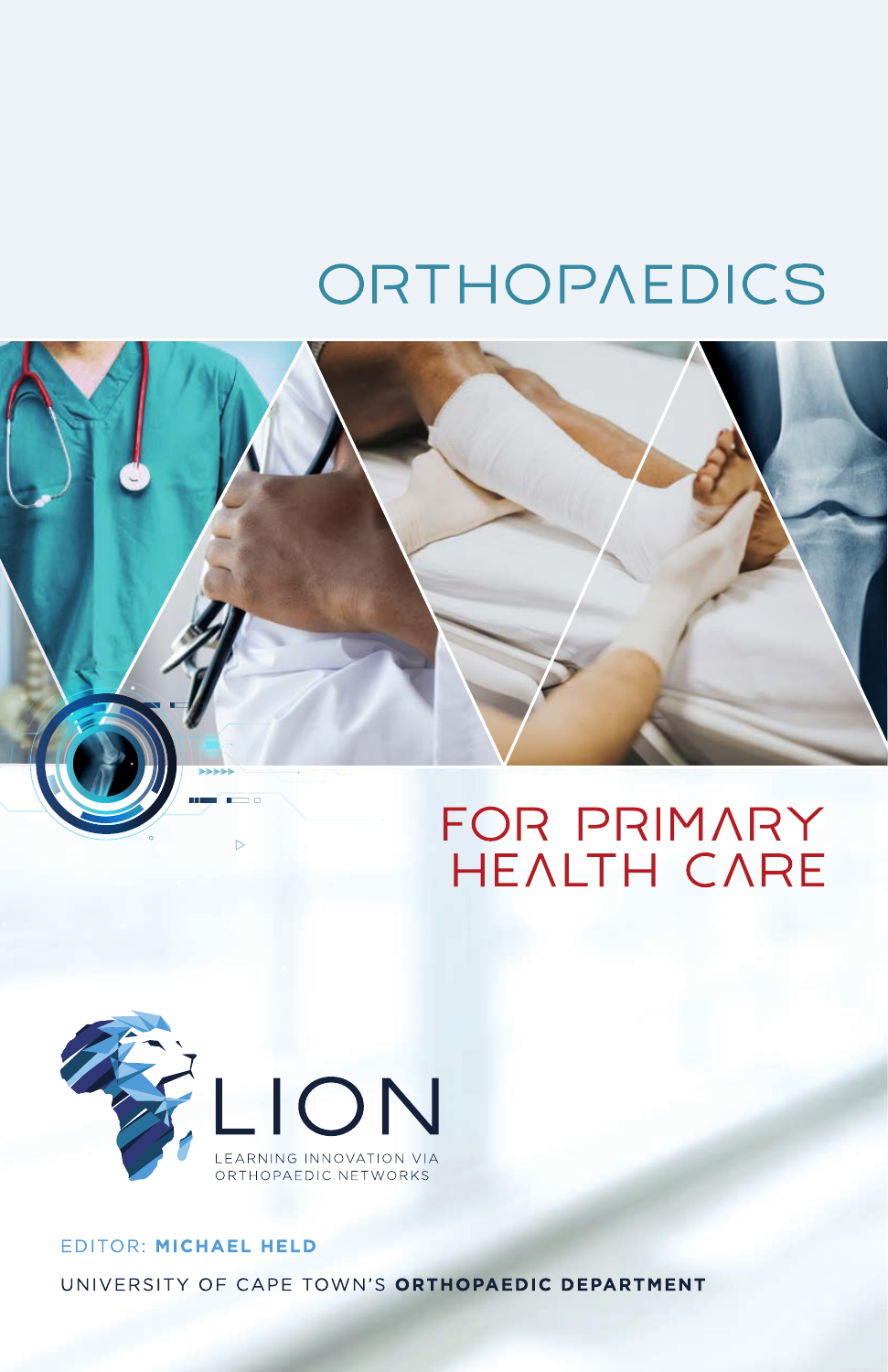## **Orthopaedic infections in children**

by Anria Horn

## **Learning objectives**

- 1. Identify the key features in the clinical history suggestive of an orthopaedic infection.
- 2. Know which special investigations to request.
- 2. List the Kocher Criteria and know its relevance to the diagnosis of septic arthritis.
- 3. Understand the principles of antibiotic management.

## **Introduction**

Children are particularly prone to developing bone and joint infections. This is because of the unique anatomy around tgrowth plates, leading to sluggish and turbulent blood flow in these areas. Bone and joint infections in children are almost always haematogenous.

The worldwide incidence ranges from 1/800 to 1/5000. The incidence is higher in developing countries.

Boys are more commonly affected than girls, and younger children are more commonly affected than older children. Acute orthopaedic infections in children should be treated as emergencies.

## **Clinical findings**

#### **History**

Patients will usually present with a vague history of trauma. This often leads to delayed diagnosis as infection is not considered. There will be a history of limping and pain, inability to weight bear and pseudoparalysis if the upper limb is involved. Ask about a history of an upper respiratory tract infection or recent skin infection, as it is often associated. There may also be a history of fever.

## **Examination**

Start with a general examination including vital signs. Raised temperature and pulse rate is suggestive of infection. Examine the whole body for infectious cutaneous lesions or other obvious sources. Local examination follows the 'look, feel, move' principle:

**Look:** Swelling, erythema, sinus or pustule

**Feel:** Warmth, fluctuance, effusion (joint), tenderness

**Move:** Patients with septic arthritis are very reluctant to move their joints. If the joint moves easily, consider adjacent osteitis or cellulitis.

## **Special investigations**

Radiographs of the affected limb should be requested. In acute infections, X-rays are typically normal but may show soft tissue swelling or an effusion. In the case of septic arthritis of the hip, subluxation may be evident. It takes on average 2 weeks for X-ray changes to appear following an acute infection. Blood cultures should be taken in all patients with suspected bone or joint infection.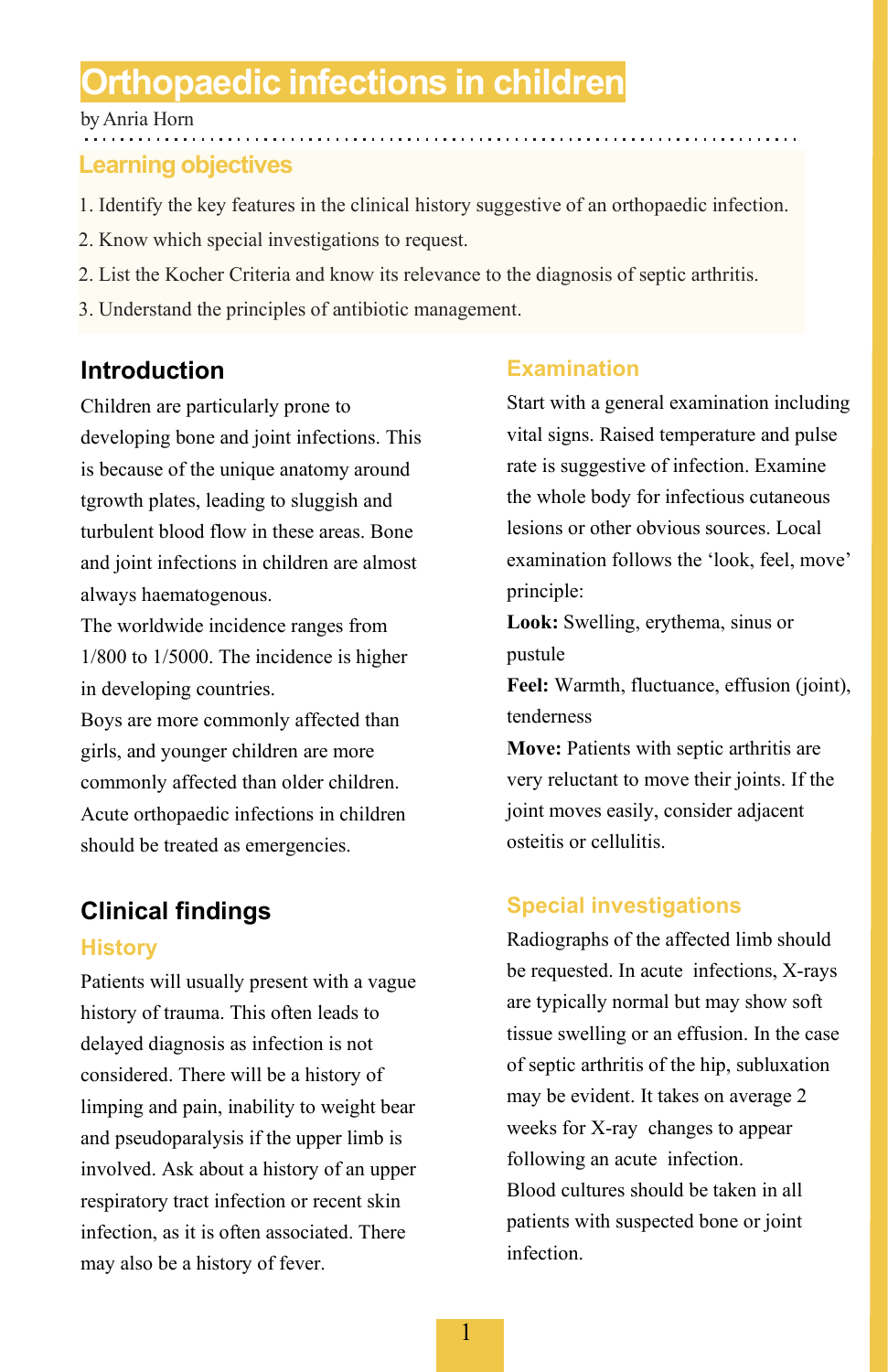**Full blood count, ESR and CRP** should be requested. White cell count and platelets are typically raised, as is the ESR and CRP.

**Bone scan** is useful to detect occult infections of the spine and pelvis and in the young child where it is difficult to localise the site of the infection. Use is limited by availability.

**MRI** has a very high sensitivity and specificity for detecting infection, but use is limited by availability and cost.



*Right hip subluxation as a result of septic arthritis*

## **Kocher Criteria**

Originally described to differentiate septic arthritis of the hip from a transient synovitis. Nonetheless useful in determining whether limb pain is caused by infection or something else.

| Kocher Criteria    |                        |
|--------------------|------------------------|
| non-weight bearing | or pseudoparalysis     |
| <b>ESR</b>         | $>40$ mm/hr            |
| <b>WCC</b>         | $< 12 \times 10^{6}$ . |
| Pyrexia            | Temp $>38.5$ °C        |

The number of criteria present predicts the likelihood of infection:

 $1 = 3\%, 2 = 40\%, 3 = 93\%, 4 = 99\%$ 

## **Bacteriology and antibiotics**

The most common infecting organism is staphylococcus aureus in all age groups, which accounts for 80–90% of positive cultures. The table in the chapter 'Bone and Joint Infections Basics' shows common organisms of different age groups and patient populations with antibiotic choice, but this should be guided by local trends.

## **Management**

Non-surgical management is seldom indicated. In very early onset osteitis without collection of pus, antibiotic management alone is acceptable. If no infecting organism is identified, empiric antibiotics as listed in the table above should be prescribed for 6 weeks. Surgical management is nearly always indicated to release the pus. In septic arthritis, a small arthrotomy is performed and the joint irrigated copiously. Pus swabs are taken as well as synovial samples. These are sent for culture and sensitivities as well as TB testing.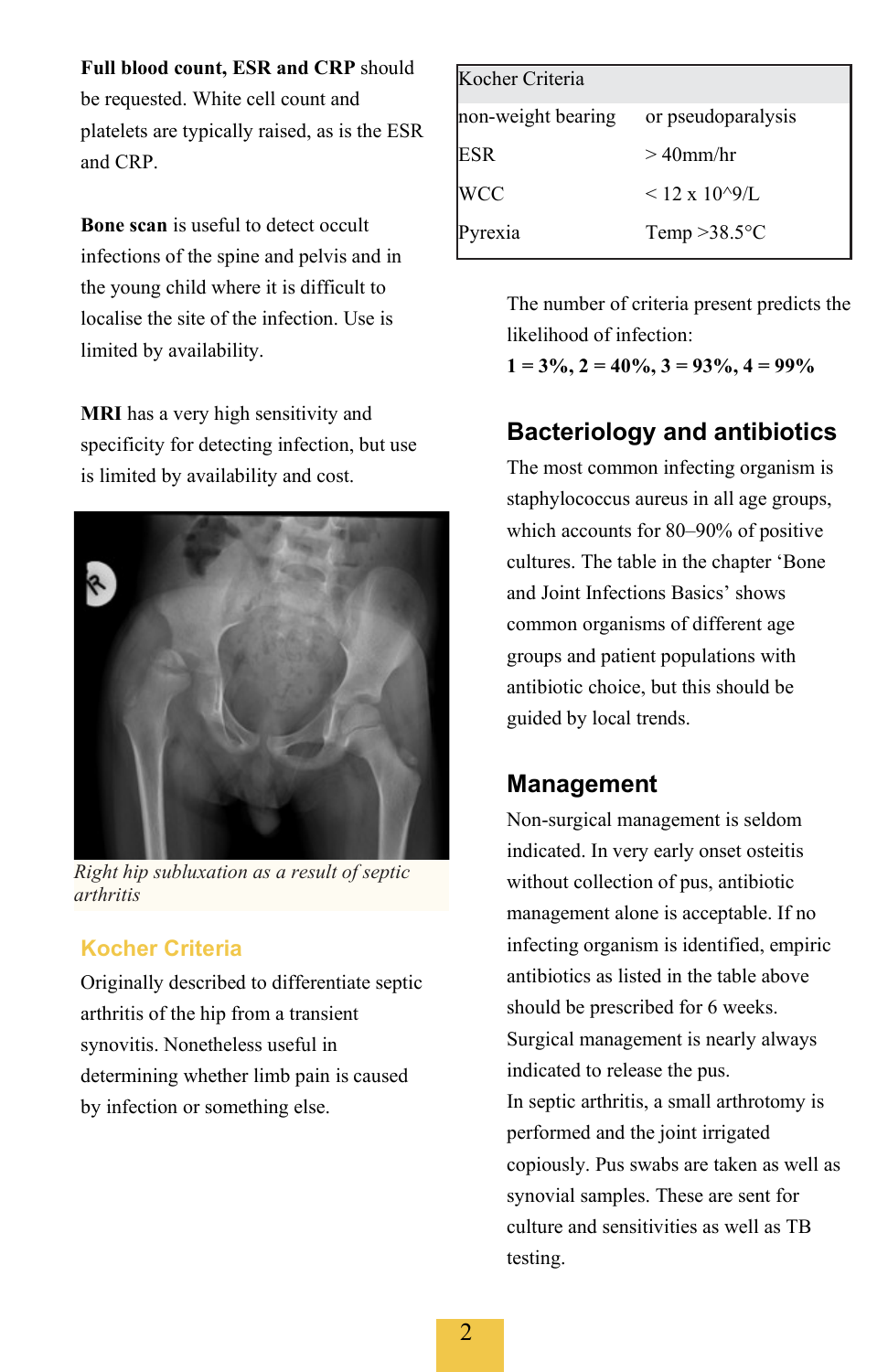In osteitis, the affected bone is surgically approached and any extra-osseus pus is released. If not pus is found in cases with a high suspicion of osteitis, holes may be drilled in the bone to assess for and release intramedullary pus. Following surgery, patients are started on antibiotics as described above: 6 weeks for osteitis and 4 weeks for septic arthritis. Empiric antibiotic treatment can be changed depending on culture results or poor clinical response.

## **Complications**

Untreated septic arthritis will lead to destruction of the joint cartilage and severe arthritis. In the hip and elbow, it may lead to avascular necrosis of the femoral and radial head, respectively. Acute osteitis, even if treated adequately, may lead to pathological fracture, growth disturbance and the development of chronic osteomyelitis.

#### **Essential takeaways**

- Orthopaedic infections are common in children and should be actively excluded in any child that presents with limb pain or limping.
- Special investigations are helpful in establishing the diagnosis, but the
- presentation is mostly clinically obvious.
- Urgent surgical management is indicated in patients diagnosed with septic arthritis or acute osteitis with a pus collection.
- Staph aureus is the most common infecting organism and antibiotic treatment should always include cover for this organism.

### **References**

1. MS Caird, JM Flynn, YL Leung et al. Factors distinguishing septic arthritis from transient synovitis of the hip in children: a prospective study. J Bone Joint Surg (AM). 2006; 88:1251–1257.

2. J Dartnell, M Ramachandran, M Katchburian. Haematogenous acute and subacute paediatric osteomyelitis. A systematic review of the literature. J Bone Joint Surg (Br). 2012; 94-B: 584–595.